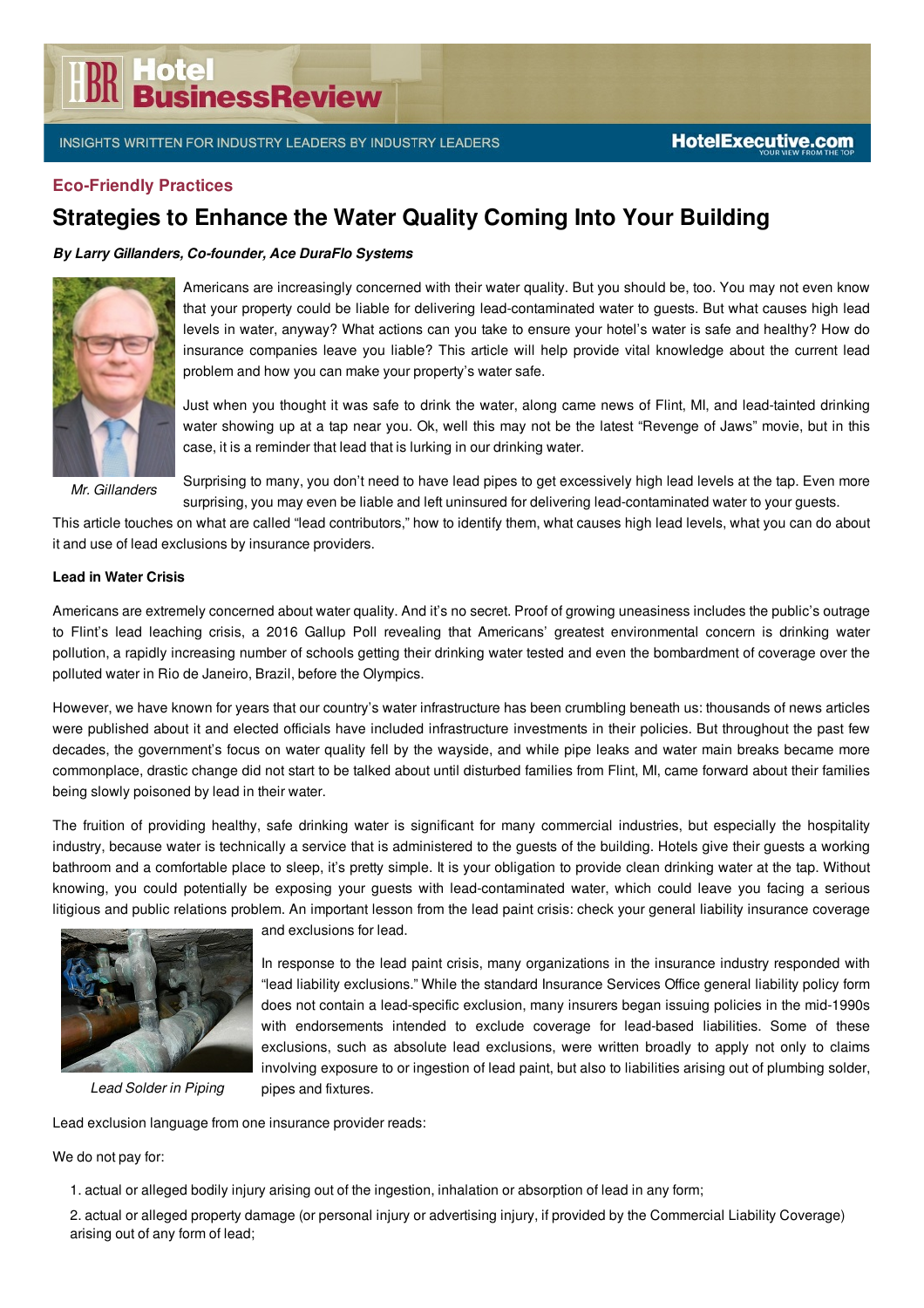3. any loss, cost or expense arising out of any request, demand or order that any insured or others test for, monitor, clean up, remove, contain, treat, detoxify or neutralize or in any way respond to or assess the effects of

4. lead; or any loss, cost or expense arising out of any claim or suit by or on behalf of any governmental authority for damages resulting from testing for, monitoring, cleaning up, removing, containing, treating, detoxifying or neutralizing or in any way responding to or assessing the effects of lead.

The takeaway - Check with your insurance provider in regards to lead exclusions at your property.

#### **Solutions to Lead Leaching**

In order to understand the best solutions to enhance water quality, we must first recognize how lead and other contaminants get into water. It is important to know that water treks through many miles of pipes before it reaches the tap. Potable water first travels from water treatment plants, through municipal water mains (mostly located beneath roads), then passes through a branch line, which is the connecting underground pipe from the city main to a home or building, where it finally goes through the pipe system inside the building to the eventual point of use be it at the faucet or toilets, etc.

If your building was built before the mid-1990s, faucets or plumbing fixtures inside your facility could be leaching lead into the drinking water.

The water from the treatment plant to a building often meets U.S. Environmental Protection Agency guidelines for safe traces of lead, copper and other hazardous materials inside the water. But if your building was built before the mid-1990s, faucets or plumbing fixtures inside your facility could be leaching lead into the drinking water making healthy water unsafe.

Possible ways your hotel's pipes are contaminating your guests' water:

- Lead leaching
- Copper leaching
- Corrosion
- Rust sediment
- Spread of Legionella and other microbials

While utility companies and municipalities continue to focus on removing lead water mains and other sources of lead in the public water supply system, we must keep in mind that the EPA states a significant source of lead leaching occurs right inside your building. Leaching can occur from what are commonly called lead contributors. These lead contributors are most notably recognized as leaded solder, brass faucets, valves and fixtures. Until the late 1980s, lead solder was commonly used with the installation of copper piping systems in North America. But unfortunately, lead solder is a serious contributor that can elevate lead levels from 10 to 60 times the legally safe limit. Although the water coming from the local utility company might be safe, a building's pipes can turn clean water toxic.

Making international headlines in 2015, Hong Kong's toxic lead contaminated water crisis came about as a result of lead contributors in the buildings drinking water piping systems. There were not any lead pipes in these buildings - only lead contributors.

This means our own piping system could be the enemy

How does one prevent a building's pipe system from leaching lead and other contaminants into its clean water? Start by completing a LeadSmart™ recommended review of your water distribution systems for possible sources of lead. Consider these steps:

Have your water tested for lead using the U.S. EPA Guideline.

If those tests show you have lead in your drinking water near or in exceedance of the Maximum Contaminant Level (MCL), currently at 15 ppb (parts per billion), you can ask your water supplier to test the incoming water supply and you can complete an inspection of possible sources of lead in your buildings water distribution system.

Those sources may include lead solder, galvanized pipes, brass faucets and valves. Still concerned about lead? The most effective solution is to reduce the water from touching any iron, steel, galvanized, copper or lead pipes, fixtures or lead solder in your piping system. There are only a few options to prevent this from happening. Two of those options include pipe replacement and pipe lining.

#### **Replacing Pipes**

The traditional way to resolve pipe system problems is to replace your pipes with new pipes (also called repiping) and update your fixtures to lead free units.

Repiping a system with a new pipe system is a large, destructive, construction process that depends on several factors including the vacancy of the building. For busy properties in the hospitality industry, this is unacceptable and could even result in bankruptcy. Other disadvantages of replacing pipes are high costs, damage to expensive or irreplaceable wallpaper or floors, a lengthy project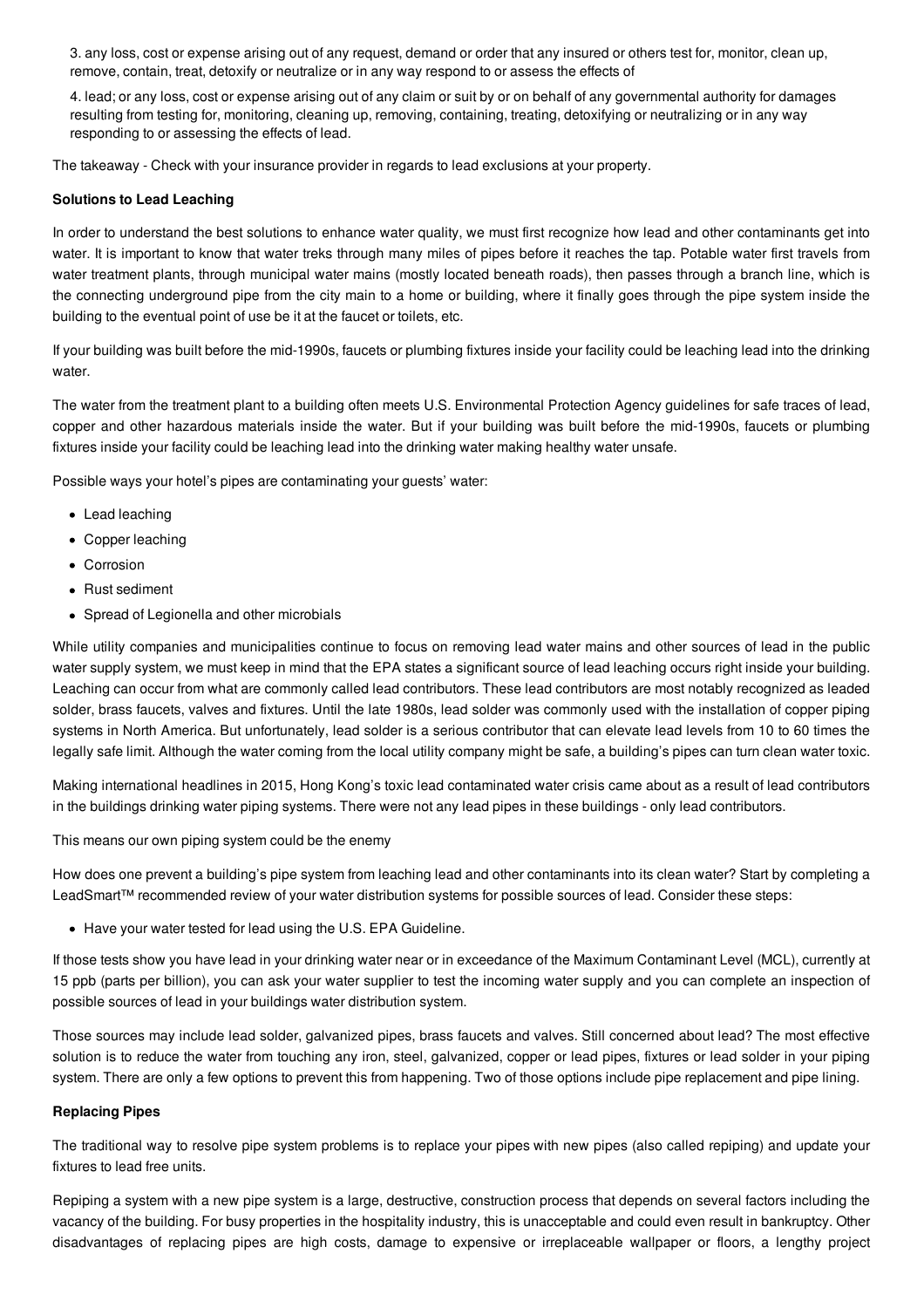schedule, inconvenience of hiring multiple contractors to complete the job, high noise level and it being extremely wasteful.

Now that you know more about the option that you would not want to choose, let's learn more about the preferred option...

#### **Pipe Lining**

Pipe lining is the most economical, environmentally-friendly and (most importantly) effective solution to prevent contamination in healthy drinking water. Why? Because pipe lining creates a safe barrier between the water and the pipes, protecting the water and saving the integrity of the pipes.



The particular type of pipe lining for water piping, called epoxy coatings, was brought to the United States in the 1980s and has been progressively improved on. Epoxy coatings are installed by taking advantage of existing access points within the pipe system (at fixtures, in mechanical rooms, etc.) and using clean, compressed air to push epoxy through a prepared piping system. This non-invasive process is described as in-place, meaning that the technique is applied while the original host pipes remain in place. Once the epoxy coats the interior of the pipes, it sits to cure. After it has thoroughly cured, it forms a strong, yet thin protective barrier inside the pipe system, and the pipes are safe to use. The epoxy coating greatly reduces the likelihood of metal leaching, corrosion buildup, leak formation, low water pressure and other problems. Epoxy coating applications are a proven, internationally-

*ePIPE was used to restore this hotel's potable hot water system* accepted method to restore aging or failing pipe systems. These

specific types of restoration processes are especially useful for

buildings that cannot have operations disruptions and pipes that are difficult to access. Not strictly for potable water usage, epoxy coatings can be applied to all types of pressurized pipe systems to greatly extend their useful lives, including HVAC, fire suppression, air and natural gas systems.

Pipe lining is a superior long-term solution for America's aging pipes crisis. When municipalities rely on the chemical treatment of drinking water, it can lead to major problems, such as what happened with Flint, MI. Pipe lining techniques, such as epoxy coatings, do not require the addition of expensive and questionable water treatment chemicals, but instead use non-invasive methods to make pipes safer, which greatly lengthens the pipe system's lifespan, improves the quality of water for guests and can even increase the property value.

Different pipe lining companies produce different epoxies and application technologies, each with their own benefits. For instance, ACE DuraFlo's patented ePIPE® epoxy coating process has the fastest cure time in the small diameter pipe lining industry, at two hours, and is also the only epoxy to have a patent for its proven ability to reduce lead and metal leaching to a safe level, much lower than the U.S. EPA's cut-off levels at 15ppb and the World Health Organization's (WHO) cut-off levels at 10 ppb. Outside of buildings, ePIPE installers have been active in protecting underground lead water service pipes for water utility providers in cities like London and Dublin where a myriad of lead pipes mixed in with other underground services and surface challenges like road and buildings make replacement uneconomical and often times totally impractical. In the UK, ePIPE is the only epoxy lining product that meets the stringent requirements for use in both public and private water supply systems that have small diameter lead pipes.

Be careful when conducting research for a pipe lining company for a restoration project on your building. As is the same in any industry, not all businesses in the pipe lining industry are created equally. First and foremost, you must pick a company with a team that can handle a property of your size and complete the project on deadline. Next, you need to make sure that the epoxy is approved for ANSI/NSF Standard 61, making it safe for potable water pipes, as well as other plumbing codes. Other qualifying questions should include city approvals, references from past projects on similar buildings, sales presentations, product demos and, obviously, bid price, trust and rapport.

A Value of Water Coalition poll found that 95 percent of Americans want our government to increase investments in our nation's water systems. While it is clearly important for public officials to do so, it is equally important that we invest in the pipe systems within our buildings.

In conclusion, some helpful tips to ensure healthy water for your property are as follows:

- Routinely clean, monitor and analyze the health of your pipe systems.
- Get a plumber to tie-off or remove any unused water branch lines that can become a breeding ground for microbials.
- Research pipe lining technologies to extend the useful life of the pipes.